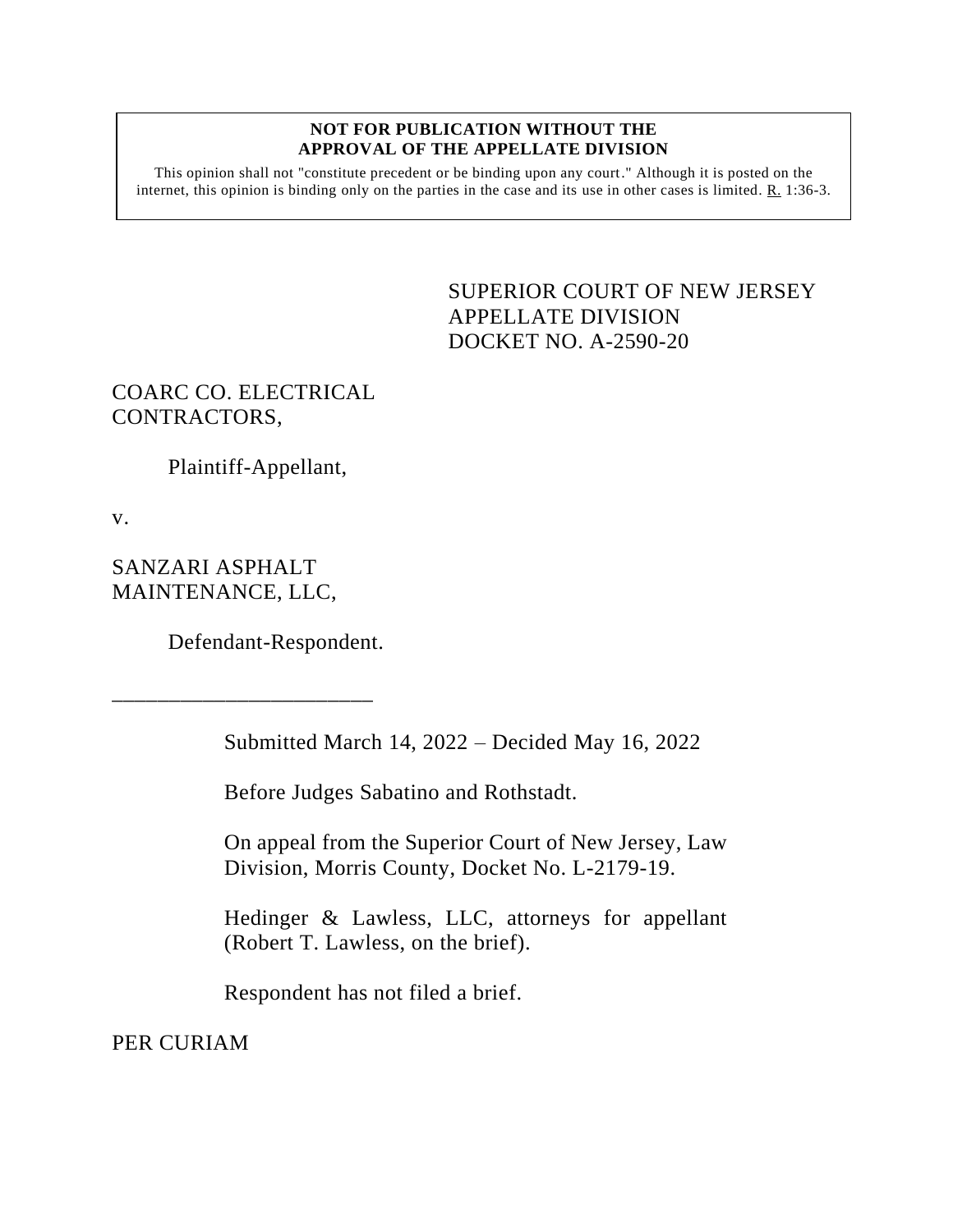Plaintiff Coarc Co. Electrical Contractors appeals from the Law Division's May 13, 2021 final judgment awarding plaintiff contract damages in the amount of \$17,880 against defendant Sanzari Asphalt Maintenance, LLC, but denying plaintiff's claims for attorney fees and interest under New Jersey's Prompt Payment Act, N.J.S.A. 2A:30A-1 to -2. The trial court denied the award after concluding that plaintiff was aware, through conversations between the parties, that there was a dispute over the amount of its invoices, even though defendant never challenged any of them in writing.

On appeal, plaintiff argues the trial court erred by ignoring the plain language of the Act that required an award of attorney fees and interest if plaintiff prevailed. We agree.

The salient facts developed at the bench trial in this action are summarized as follows. Plaintiff performed electrical work for defendant as a contractor pursuant to a series of verbal agreements between the two. As to the projects that formed the basis of plaintiff's complaint, for two of them, plaintiff was to be paid on a time and material basis, and for a third, payment was to be at a fixed labor rate plus materials that were to be billed at a 20% mark-up. There was no cap on the amount being charged for labor or materials.

2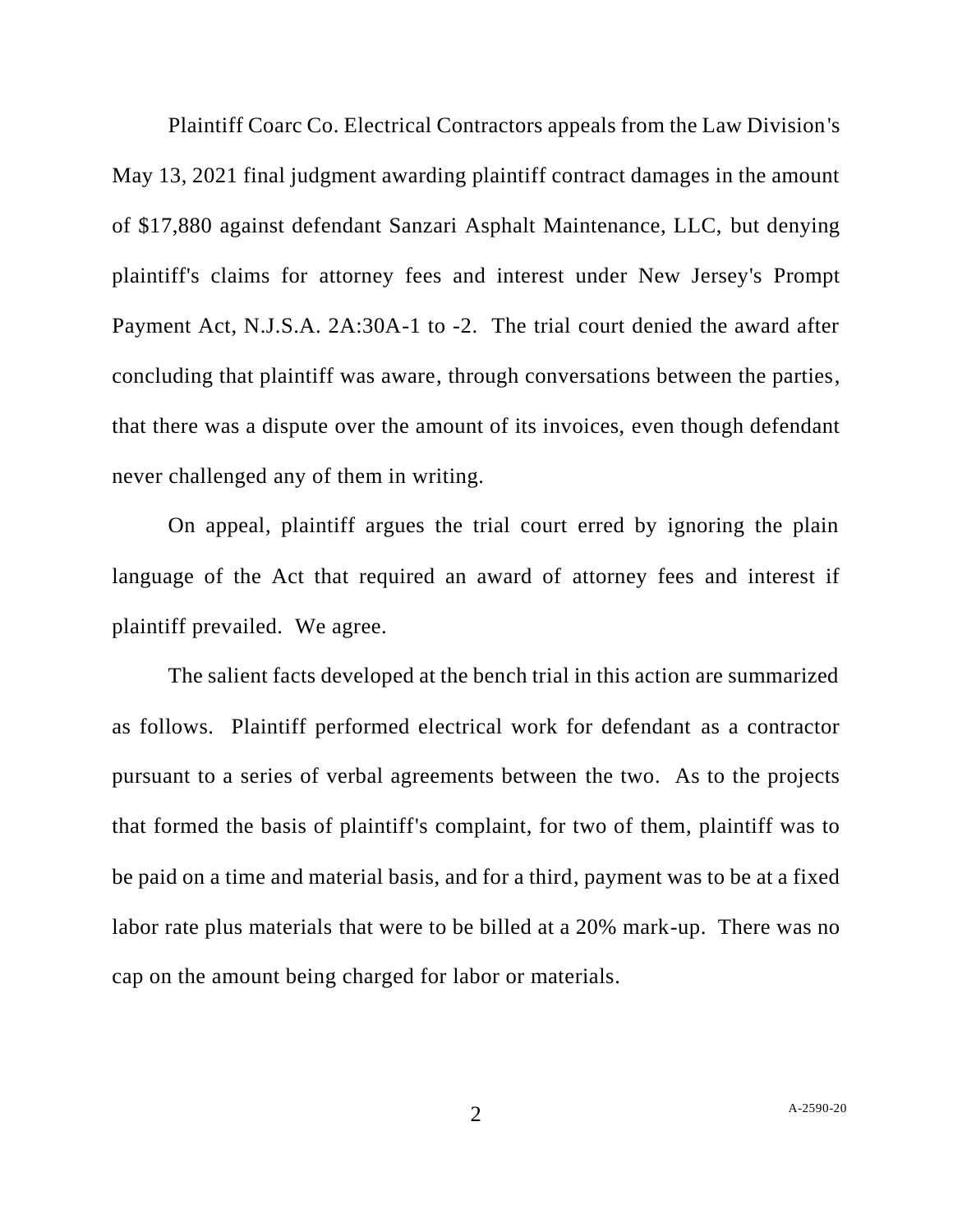After plaintiff performed its services, it sent invoices to defendant in the Fall of 2017. Defendant claimed it did not receive the invoices until December 2018. It was undisputed that, whenever it received them, defendant did not communicate in writing to plaintiff any objection to the charges within the 20 days of its receipt of the invoices or even later.

Defendant maintained that it objected to the bills, arguing that the parties had agreed to an \$18,000 cap for the work on one project, that it was never given an invoice until a year and a half later, and that plaintiff improperly raised its labor rate from \$50 (the rate on a previous job) to \$80. However, it was undisputed that defendant never tendered full payment of the portion of the amount claimed that was not in dispute.

Thereafter, on October 9, 2019, plaintiff filed this action, alleging breach of contract, quantum meruit, and for relief under the Act. The complaint sought \$22,640 for the electrical work it performed for defendant, and it demanded an award of attorney fees and interest under the Act. Defendant filed a timely answer and the matter came before the trial court for a bench trial on May 3, 2021.

At the trial, only the parties' respective principles testified. After considering the testimony and documents admitted into evidence, the trial court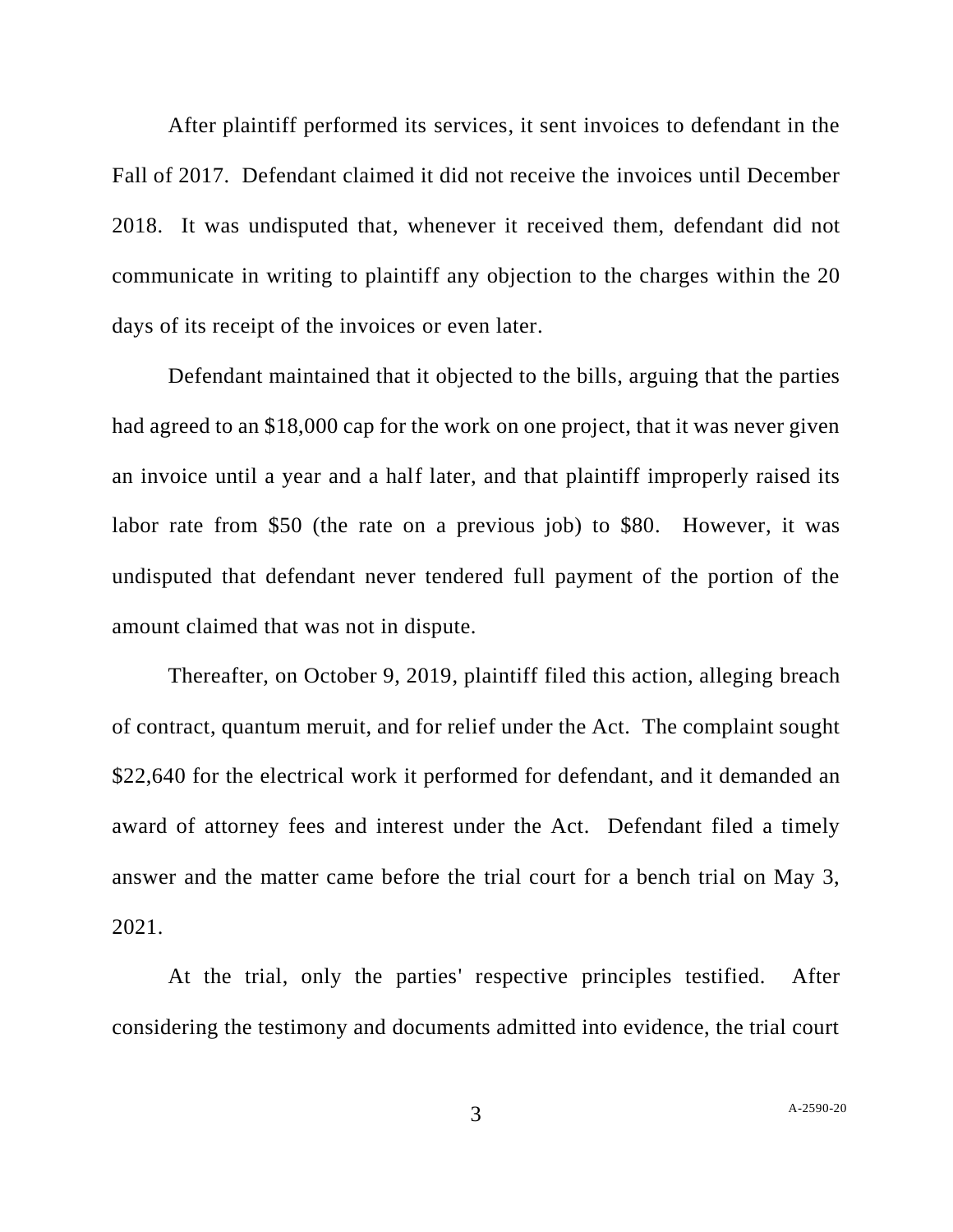issued an oral decision the same day, and, on May 13, 2021, entered final judgment. As to the claim for contract damages, the court ruled in favor of plaintiff but reduced the amount to \$17,880, giving defendant certain credits. In doing so, the court rejected defendant's claim that the parties had agreed to a cap on the amount plaintiff was to charge for the work, but it made an adjustment to the hourly rate charge billed by plaintiff.

Although it found in plaintiff's favor on the contract claim, the trial court rejected plaintiff's claims under the Act for attorney fees and interest, finding that it was "very clear from various conversations" "that the defendant did not agree to pay the numbers that [plaintiff] was asking for," there were "late invoices provided," and "no clear demand until somewhat later." This appeal followed.

In an appeal from a bench trial, our "review of a trial court's fact-finding function is limited." Seidman v. Clifton Sav. Bank, S.L.A., 205 N.J. 150, 169 (2011) (quoting Cesare v. Cesare, 154 N.J. 394, 411 (1998)). The factual findings and legal conclusions of the trial court are not disturbed unless the reviewing court is "convinced that they are so manifestly unsupported by or inconsistent with the competent, relevant and reasonably credible evidence as to offend the interests of justice." In re Trust Created by Agreement Dated Dec.

4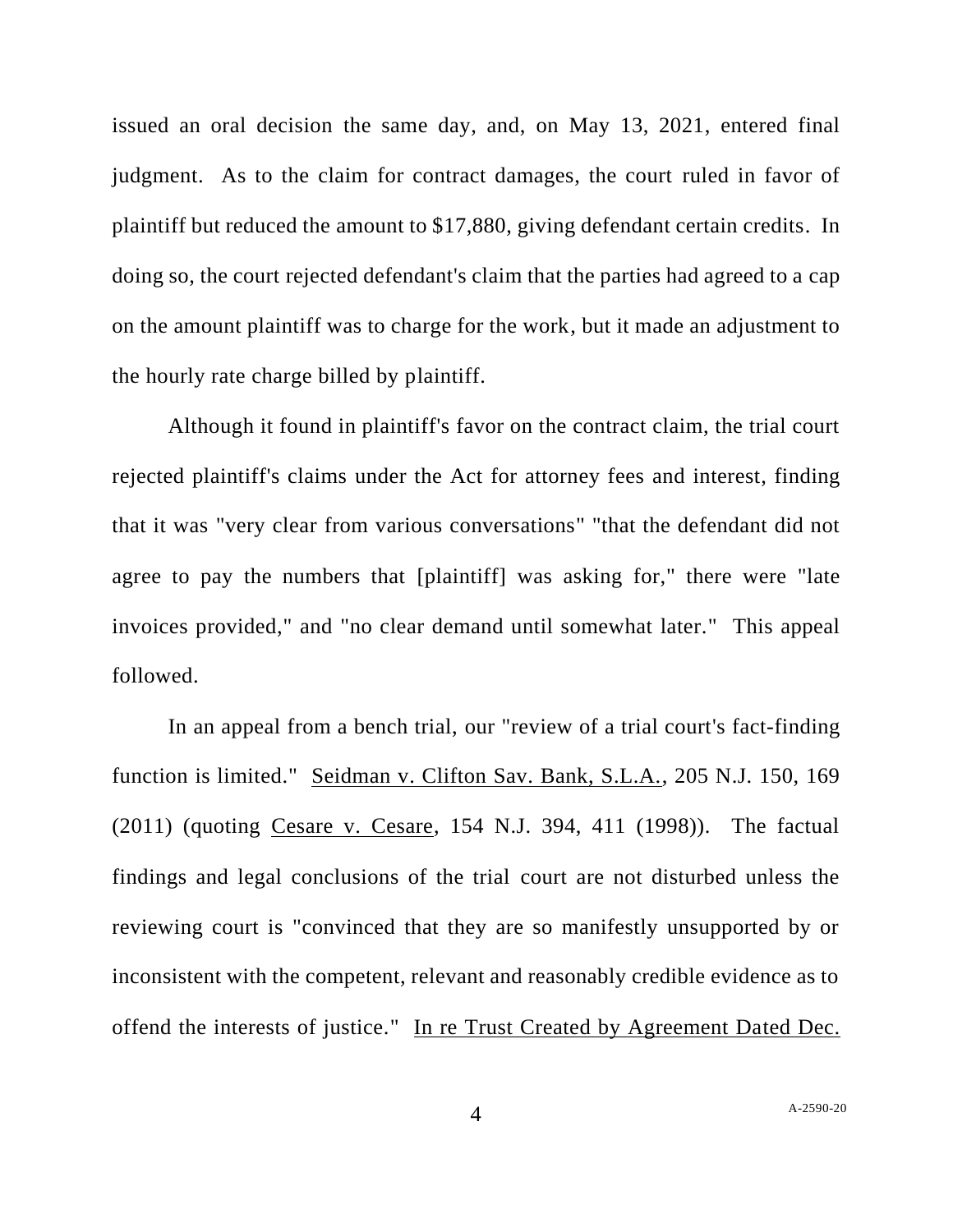20, 1961, ex rel Johnson, 194 N.J. 276, 284 (2008) (quoting Rova Farms Resort, Inc. v. Invs. Ins. Co. of Am., 65 N.J. 474, 484 (1974)). We owe no deference, however, to a trial court's interpretation of the law and the legal consequences that flow from established facts. Gallenthin Realty Dev., Inc. v. Borough of Paulsboro, 191 N.J. 344, 358 (2007).

We begin our review by turning to the language of the Act. It is beyond cavil that the Act specifically makes an award of attorney fees and interest mandatory to a prevailing party. The relevant portion of the Act makes that clear. It states that, "In any civil action brought to collect payments pursuant to this section . . . the prevailing party shall be awarded reasonable costs and attorney fees." N.J.S.A. 2A:30A-2(f). The Act contains equally unambiguous language about the award of interest. See N.J.S.A. 2A:30A-2(c).

After the appeal in this matter was filed, in September 2021, we issued our opinion in JHC Indus. Servs., LLC v. Centurion Cos., Inc., 469 N.J. Super. 306 (App. Div. 2021), addressing an award of attorney fees under the Act. There we confirmed the requirements of the Act. We stated that the Act "is a feeshifting statute that makes an award of 'reasonable costs and attorney fees' mandatory to a prevailing party." Id. at 309 (quoting N.J.S.A. 2A:30A-2(f)). We concluded that the attorney fee provision's "clear purpose" was "to ensure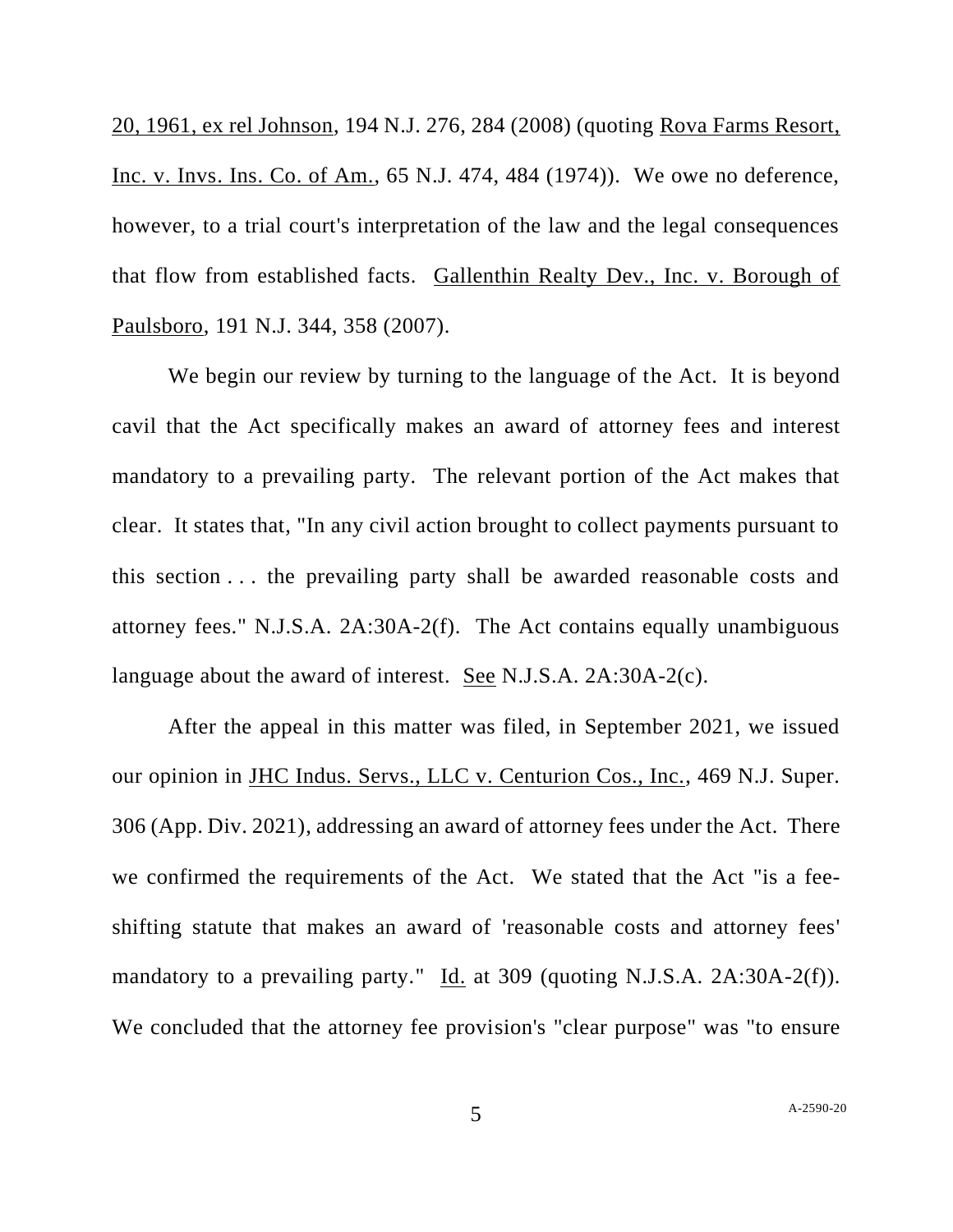that subcontractors are fully and promptly paid for their work, [so] a mandatory award of reasonable costs and attorney fees is necessary to vindicate the Act's salutary purposes." Ibid. There, we reversed the trial court's award of attorney fees because it "impos[ed] a proportionality requirement where none exists" in an award of attorney fees under the Act. Ibid.

Here, the trial court also imposed an exception to the Act by denying plaintiff's claim because plaintiff was aware through conversations with defendant there was dispute about plaintiff's invoices, bona fide or not. There is no such exception in the Act.

Once the trial court determined that plaintiff was entitled to damages and that defendant never complied with the Act's requirement to articulate in writing, within twenty days of its receipt of the invoices, its reasons for not paying, attorney fees and interest must have been awarded. As we explained in JHC Industrial Services, LLC, "[c]ourts are simply not free to ignore the clear intent of the Legislature by failing to enforce a plainly written statutory provision such as the one at issue here, by imposing a limitation not found in the text." Id. at 315.

We are, therefore, constrained to reverse the trial court's denial of attorney fees and interest awards under the Act and to remand for the entry of amended